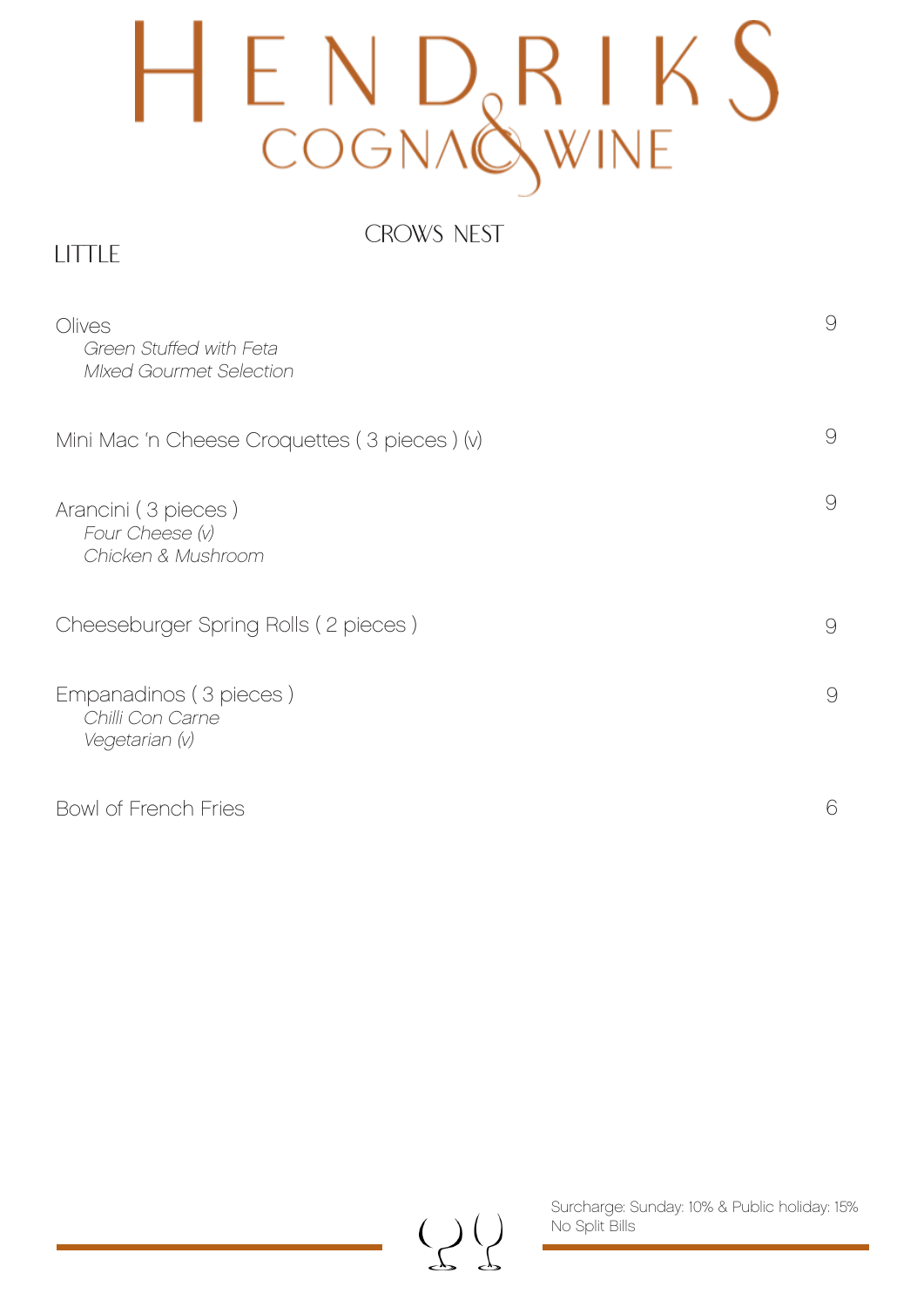# ENDRIKS<br>COGNAQWINE

### CROWS NEST

### **SHARE**

| Shiraz Butter Duck Paté<br>Served with crackers & blackberry conserve                                                                  | 14 |
|----------------------------------------------------------------------------------------------------------------------------------------|----|
| Mixed Grazing Board (gfc)<br>A selection of premium meats & cheeses, served with a selection of<br>fruits, nuts, cornichons & crackers | 42 |
| Charcuterie Board (gfc)<br>Italian prosciutto, mild sopressa, Spanish jamon, sopressa, provolone roll<br>ups & cornichons              | 22 |
| Cheese Board (gfc)<br>Choice of 3 cheeses, crackers, apple & thyme paste & muscatels                                                   | 24 |
| Cheese Options - See cheese menu for descriptions                                                                                      |    |
| Will Studd Brillat Savarin (White Mould / Cow Milk)                                                                                    |    |
| Holy Goat La Luna Barrel (White Mould / Goat Milk)                                                                                     |    |
| L' Artisan Moutain Man (Washed Rind / Cow Milk)                                                                                        |    |
| L'Artisan Fermier (Washed Rind / Cow Milk)                                                                                             |    |
| Pyengana Traditional Clothbound Cheddar (Cheddar / Cow Milk)                                                                           |    |
| Occelli Testun Di Barolo (Washed Rind / Cow & Goat Milk)                                                                               |    |
| Grubb Cashel Blue (Blue Mould / Cow Milk)                                                                                              |    |

 $\left(\begin{smallmatrix} 1 \\ 2 \end{smallmatrix}\right)$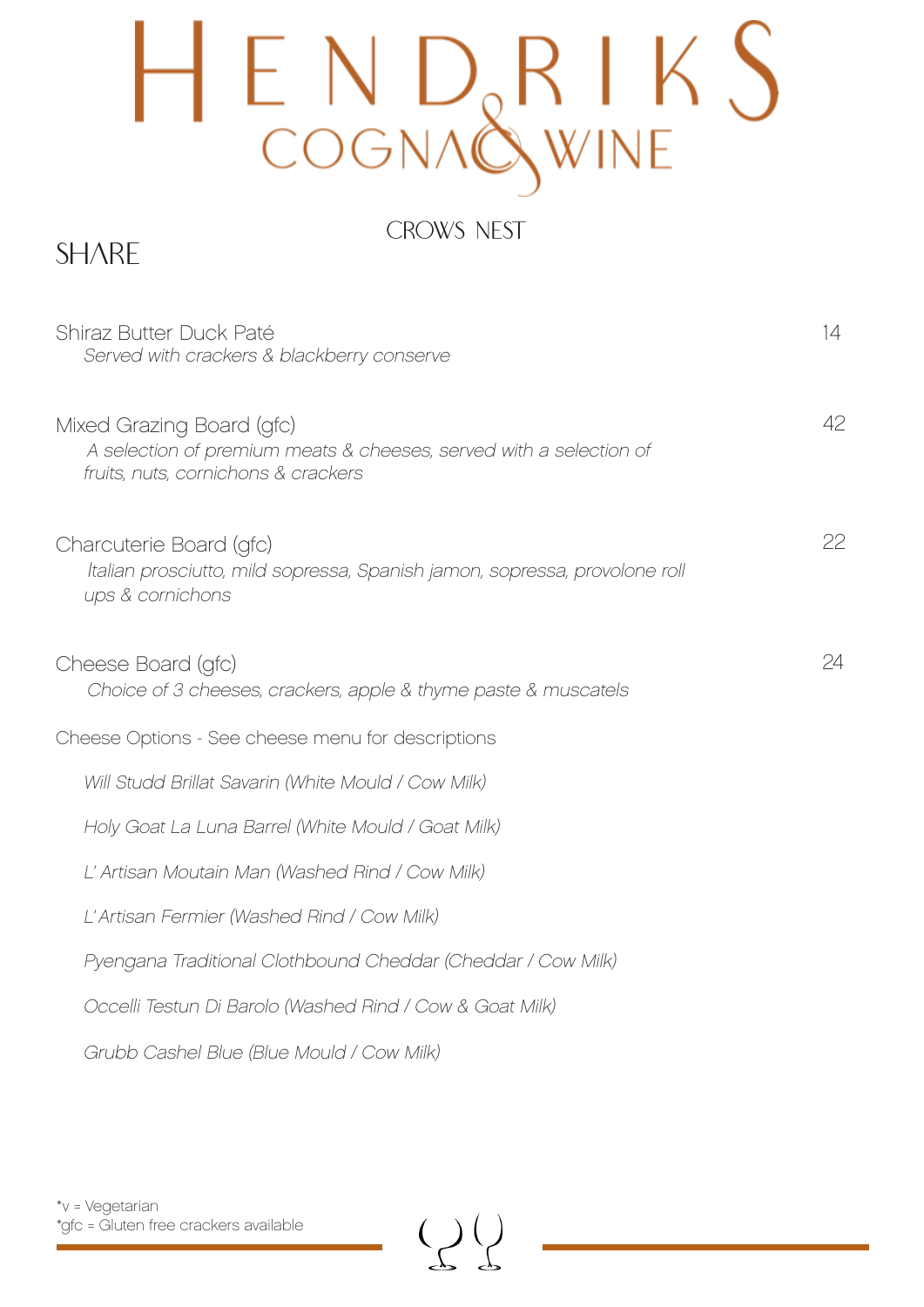## ENDRIK

#### CROWS NEST

### LIGHT

SALAD

Rocket & Pear Salad (v) Rocket, pear, parmesan cheese, balsamic glaze

Hendriks Fresh Salad (v) Mixed leaves, tomato, cucumber, vinaigrette dressing

#### **OUESADILLAS**

Choice of 2. Served with sour cream & house made spicy sauce

#### Vegetarian

Smoky mixed capiscums, avocado, tomaotes & our signature cheese blend.

19

12

12

Chicken Shredded chicken, mixed capiscums, cheese & fresh pineapple.

Pulled Pork Slow cooked pulled pork, mixed capiscums, sweetcorn & smoky salsa.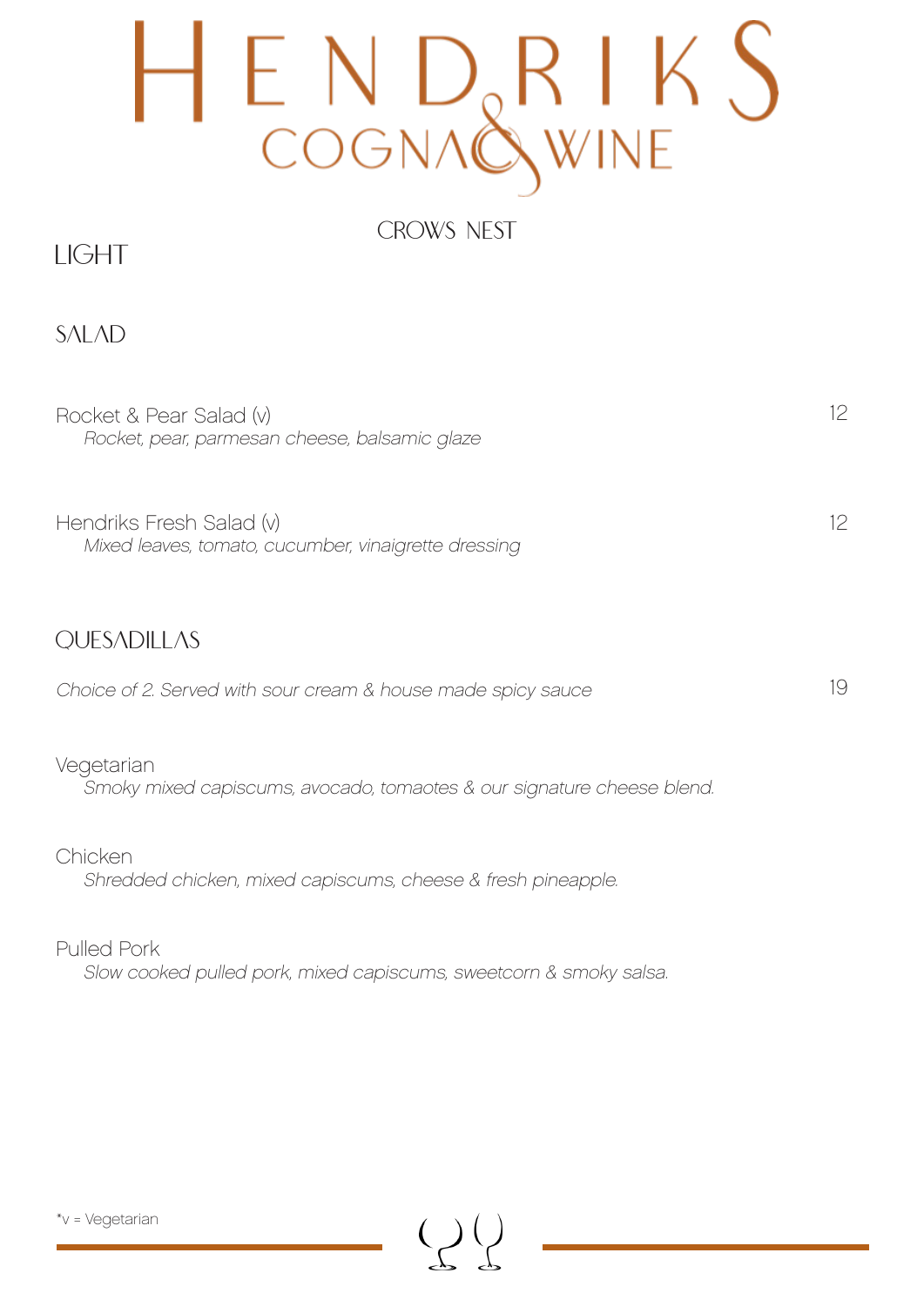## ENDRIKS<br>COGNAQWINE

#### CROWS NEST

### **MAINS**

### SAVOURY GIANT JAFFLES

| All served with fresh side salad                                                                                                                                                                                                             |               |    |  |
|----------------------------------------------------------------------------------------------------------------------------------------------------------------------------------------------------------------------------------------------|---------------|----|--|
| Quattro Formaggi (v)                                                                                                                                                                                                                         |               | 19 |  |
| Our signature 4 cheese blend with brandy drizzle.                                                                                                                                                                                            | 20<br>Add ham |    |  |
| Cognac Mushrooms & Cheese (v)<br>Cognac rehydrated mushrooms, signature 3 cheese blend, parmesan crust.<br>Served with brandy drizzle.                                                                                                       | 23            |    |  |
| The Salami<br>Hot sopressa, mild Italian and hot Danish salamis with our signature 3 cheese<br>blend. Served with caramelised tomato chutney, brandy drizzle.                                                                                | 21            |    |  |
| Available in puff pastry                                                                                                                                                                                                                     |               |    |  |
| Slow Cooked Lamb (n)<br>Succulent slow cooked lamb in traditional herbs, complemented with spinach,<br>feta, pine nuts & tossed with a generous spritz of fresh lemon. With our signature<br>3 cheese blend & a side of house made tzatziki. |               | 23 |  |
| Available in puff pastry                                                                                                                                                                                                                     |               |    |  |
| <b>Juicy Lucy</b><br>Juicy beef pattie with smoked cheddar, pickles, onions, American mustard &<br>ketchup.                                                                                                                                  | 23            |    |  |
| Chicken & Leek<br>Juicy pieces of chicken & leek, cooked in a creamy white wine sauce with<br>bacon & mushrooms.                                                                                                                             | 23            |    |  |
| The Low & Slow<br>Pulled pork that has been slow cooked for hours in a smoky salsa & a range of<br>mouth watering Mexican style herbs & spices. With our signature 3 cheese<br>blend.                                                        | 23            |    |  |

 $\bigcup$ 

Available in puff pastry

\*v = Vegetarian \*n = Contains nuts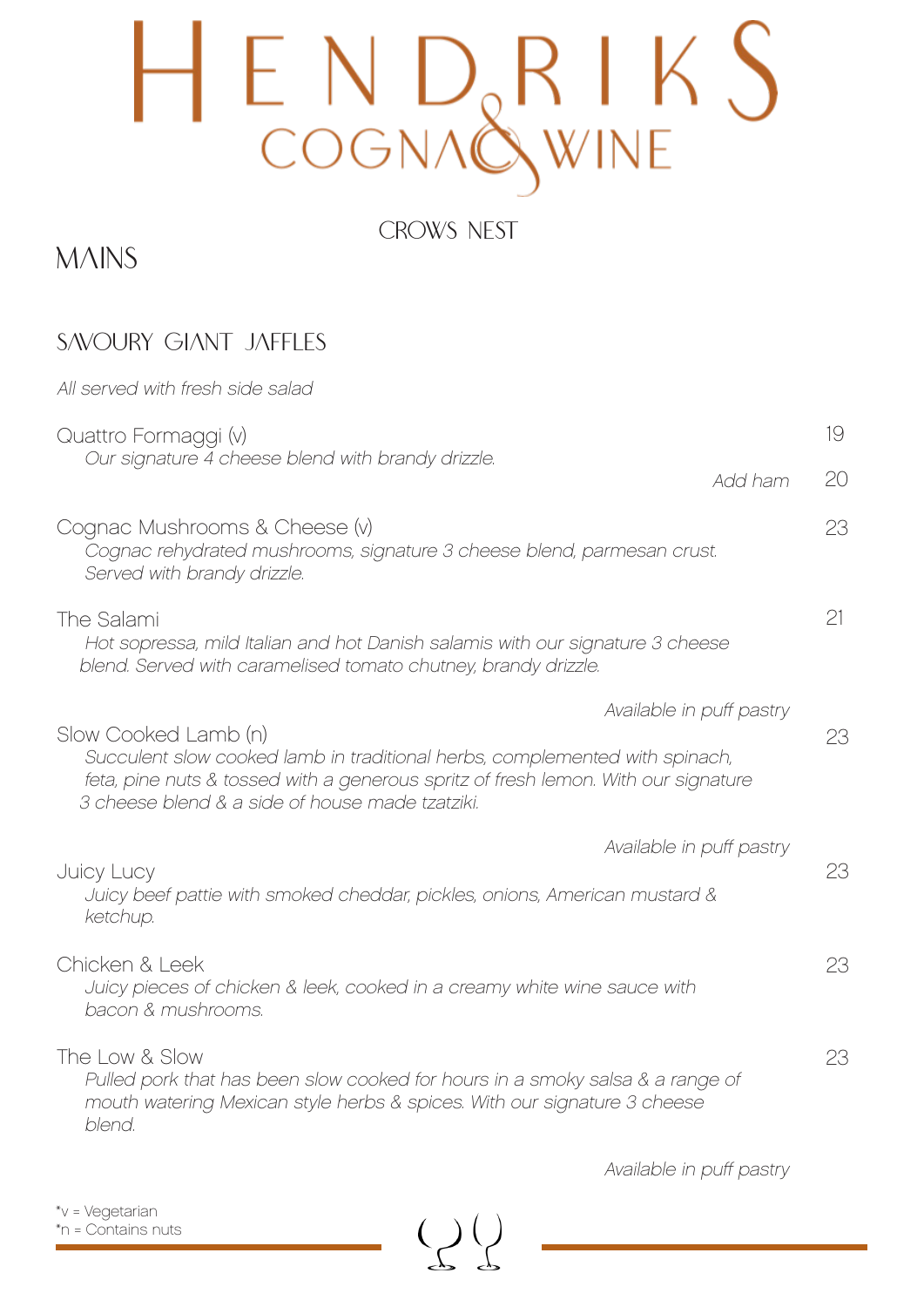# HENDRIKS<br>COGNAQWINE

CROWS NEST

### DESSERT

| Our Signature House Made Cheesecake                                                                                                                                               |          |
|-----------------------------------------------------------------------------------------------------------------------------------------------------------------------------------|----------|
| Cognac & Chocolate Cheesecake<br>Paired with Hennessy VS                                                                                                                          | 12<br>21 |
|                                                                                                                                                                                   |          |
| Profiteroles (3 pieces)<br>Créme patisserie filled pastry, topped with chocolate. Served with fresh cream                                                                         | 12       |
| <b>SWEET GIANT JAFFLES</b>                                                                                                                                                        |          |
| <b>Banoffee</b><br>Banana, toffee caramel, sprinkled with biscuit crumb. Served with ice cream                                                                                    | 15       |
| Ferrero Crunch (n)<br>Deconstructed Ferrero Rocher, generous lashings of Nutella, sugar dusted.<br>Served with ice cream                                                          | 15       |
| Available in puff pastry                                                                                                                                                          |          |
| Jaffle Suzette<br>Our take on a French classic, Crêpe Suzette. A delicate lemon base with<br>biscuit centre & orange zest, sugar dusted. Served with Grand Marnier<br>& ice cream | 16       |
| Choc Chilli<br>Lindt dark chocolate excellence combined with a hint of chilli flakes to add some<br>spice. Simple and delicious served with ice-cream                             | 15       |

 $\left(\begin{smallmatrix} 1 \\ 1 \end{smallmatrix}\right)$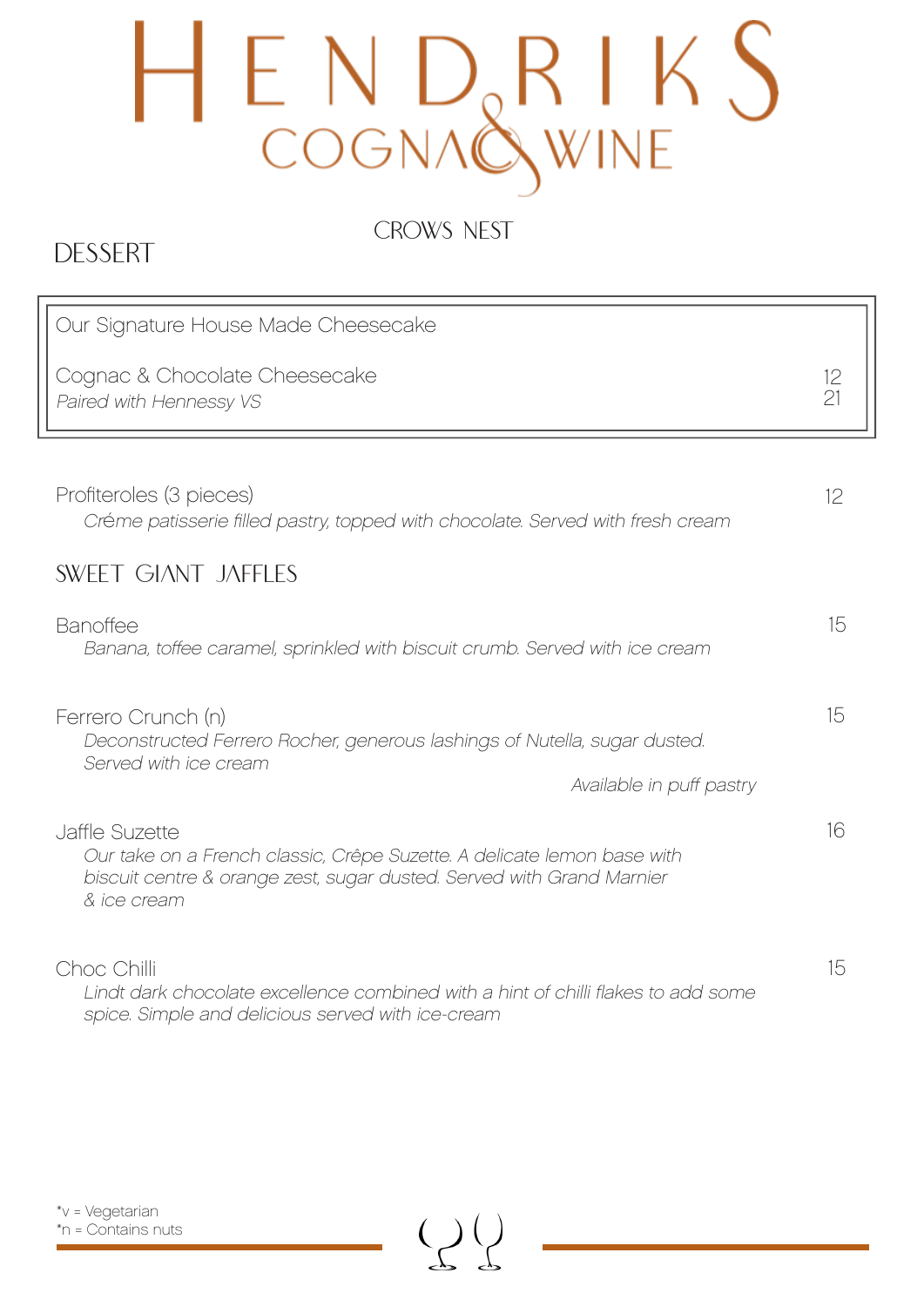### E N D<br>Cogna

CROWS NEST

#### CHEESE DEGUSTATION

89 PP

Paired with Matching Wines (Min 2 people)

Will Studd Brillat Savarin (White Mould / Cow Milk)

Sit back & relax because we do believe that this is the perfect party pleaser. Decadent & unique, this beautiful Bourgogne triple cream cheese has been ripened in its natural environment. Young, beautifully creamy, this is the perfect way to begin your cheese journey.

Paired with Cantina Trevigiana, Prosecco DOC Treviso, Italy NV

Holy Goat La Luna Barrel (White Mould / Goat Milk)

Let's move East of Castlemaine, where 200 acres of rolling granite plains along with the native grasses, herbs & shrubs result in a high quality cheeses, with distinct complexity and depth. Traditional French soft curd style, this little gem is full bodied, with a hint of citrus & some nutty overtones.

Paired with Tertini, Riesling, Southern Highlands, NSW 2018

L'Artisan Fermier (Washed Rind / Cow Milk)

We bring you back to Megard, one of our organic favourites. This semi-hard, smear ripened cheese has a unique ash layer through its centre, Pressed for 12 hours in cloth, salted in brine & then bathed every second day in a specialised salt solution, the flavour is subtly smokey & uniquely earthy. You will appreciate all of the love that this cheese has been given.

Paired with Swinging Bridge Mrs Payten, Chardonnay, Orange NSW 2019

L' Artisan Moutain Man (Washed Rind / Cow Milk)

Our third tasting introduces you to the third generation of Megard cheesemakers. The local Victorian terrain fully embraces that sense of the French Alps. Pungent & round, whilst suprisingingly complex in taste & soft in texture, this organic cheese is delightful on the palate.

Paired with Domaine de Seminaire, Côtes du Rhône, France 2019